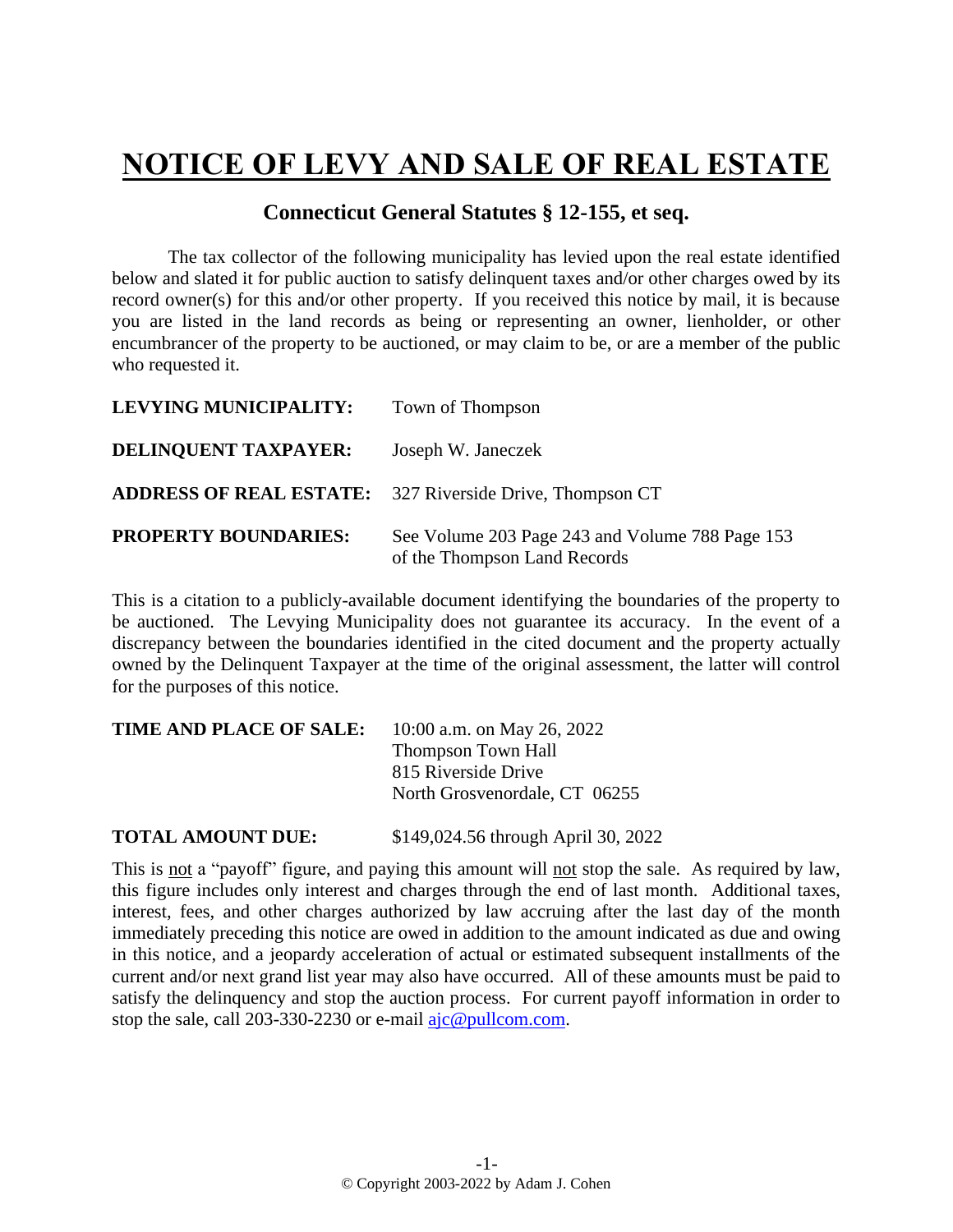**SURVIVING ENCUMBRANCES:** This property will be sold "free and clear" to the winning bidder subject only to: (1) taxes and water/sewer charges laid by the levying municipality which were not yet due and payable at the time of the levy, which is the date accompanying the signature on the first notice of this sale filed in the land records, except as are recovered from the sale; (2) the accrued taxes and water/sewer charges of any other governmental authority against this property; (3) any federal lien recorded until 30 days before the date which is six months after the auction date, except as extinguished pursuant to federal law; (4) easements, covenants and restrictions in favor of other parcels of land predating the time of the levy; (5) solely to the extent any of the delinquencies identified above was assessed on property other than the property to be sold, all encumbrances perfected before this notice was recorded; (6) interests exempt from levy and sale under the Constitution and laws of the United States; (7) the interest of any person or such person's predecessors in title for whom notice of the sale was not sent as required by law, and who had a right to such notice, and who did not in fact know of it within six months thereafter; (8) any monetary encumbrance recorded between February 24, 2022 and the date the first notice of this sale was filed in the land records, unless its holder is notified of the tax sale as required by law or in fact knew of it within six months thereafter; (9) any other interest not foreclosed by this tax sale procedure under state law; and (10) the effect of any federal, state, or local law and the restrictions and conditions in the tax sale notices and announced at the auction.

**PERSONS TO WHOM THIS NOTICE IS SENT:** The following persons are, or may claim to be, or may represent, the known holders of choate interests which will be affected by the sale. Absent payment in full before the auction or valid redemption within six months thereafter, the respective titles, mortgages, liens, restraints on alienation, and other encumbrances in this property in favor of all persons with actual or constructive notice thereof shall be extinguished.

| Joseph W. Janeczek or Occupant | Joseph W. Janeczek           |
|--------------------------------|------------------------------|
| 327 Riverside Drive            | 41 Porter Plain Road, Apt. C |
| P.O. Box 473                   | Thompson, CT 06277           |
| N. Grosvenordale, CT 06255     |                              |